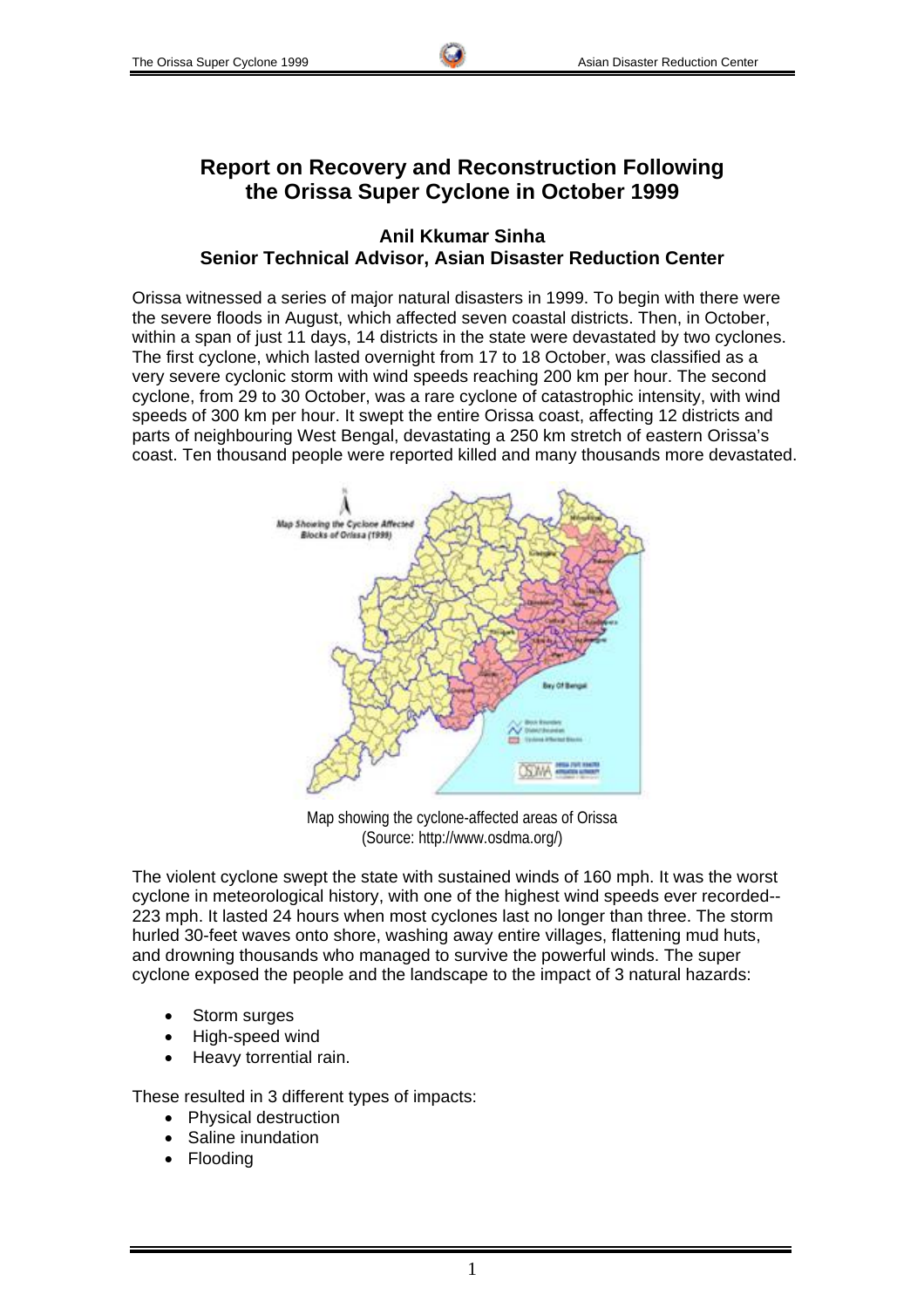The official death toll was 9,893, but there were difficulties in making accurate estimates and local people insist the final death count was much higher. Whole villages along the sea in Ersama block of Jagatsinghpur district, were washed away - no one knows how many people were lost. The cyclone also destroyed the livelihood of the coastal state's farming community--it saturated more than 1 million hectares of cropland under salty water and killed some 406,000 livestock. Millions of people who eked out their living on the land were left homeless and without a means to survive. The cyclone struck just three weeks before the harvest; almost all the plantations in this mostly agricultural community--paddy fields, sugar cane, and vegetable crops--were destroyed. About 11 million people, nearly a third of the state's population of 35 million, were estimated by the UN agencies to be directly affected, having lost their shelter, crops, cattle and livelihoods. Another seven million people were partly affected due to the large-scale collapse of infrastructure, including communications and surface transport. The worst affected coastal districts of Puri, Cuttack, Kendrapara, Nayagarh, Khurda, Bhadrak, Jagatsinghpur, Japur, Balasore, and Ganjam were in fact Orissa's most fertile belt often refered to as the state's rice bowl. The districts of Kendrapara, Jagatsingpur, and Puri suffered saltwater inundation from a 5-meter tide that penetrated 26 km inland, further affecting agricultural cropland. The cyclone hit 12 coastal districts that constitute the grain bowl of Orissa.

The most severely affected districts were Balasore, Bhadrak, Cuttack, Ganjam, Jagatsinghapur, Jajpur and Kendrapara (total population: around 11 million people). The districts of Khurda, Puri, Nayagarh, Gajapati, Keonjhar, Mayurbhanj and Dhenkanal were partly affected. OCHA reported that in the seven worst affected districts, over 70% of the shelters were completely destroyed, including 10- 15% of those houses with non-thatch roofs. The Southern Electricity Supply Corporation estimated that total damage to the power grid was approximately Rs 330 million.

### **DESCRIPTION OF INITIAL RESPONSE ACTIVITIES**

The Indian Meteorological Department (IMD) issued cyclone warnings three days before the cyclone struck Orissa in October 1999. Residents within ten km of the sea were asked to evacuate their homes. Nearly 150,000 people were shifted from the coastal villages of Puri, Bhadrak, Jagatsinghpur, Kendrapara and Balasore districts. Cyclone shelters constructed by the Red Cross in six coastal districts of Orissa helped to protect 30,000 people from the fury of the cyclone. But what caught everyone offguard was the sheer ferocity of the storm which swept the entire Orissa coast, across 12 districts and parts of neighbouring West Bengal, at wind speeds of 300 km per hour. The administration learned that it was a super cyclone at 5:30am on 29 October. District Collectors were immediately informed. At around 7:30am the state's communication networks collapsed and the situation could no longer be monitored.

In the aftermath of the 29 October super cyclone, urgent needs had to be met: drinking water, foodstuff and kitchens, clothing, blankets and utensils, healthcare to control the outbreak of epidemics, temporary shelters, cooking fuel and kerosene and the disposal of carcasses. But aid workers faced many obstacles.

With the state administration paralysed, immediate rescue and relief measures had to be organised from outside the state. The Chief Minister of Orissa appealed to individuals as well as to national and international aid agencies to extend humanitarian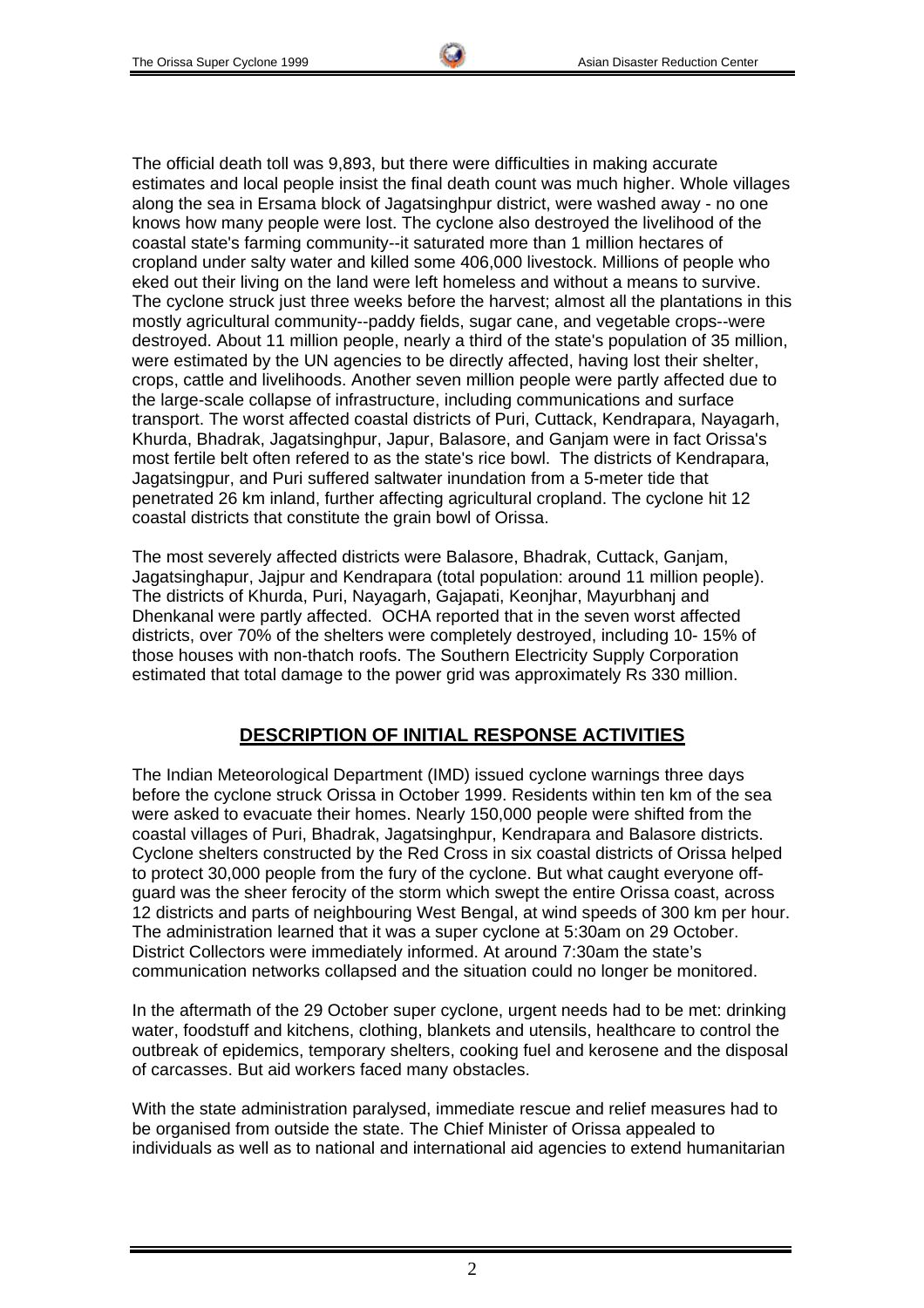support. The state also asked for assistance from the central government, defence and paramilitary forces.

The Prime Minister created a task force headed by the Defense Minister to direct and coordinate all rescue, relief, and rehabilitation efforts. The Task Force identified seven priority areas, namely drinking water, foodstuff and free kitchens, clothing, blankets, utensils, health, temporary shelters, polythene sheets, cooking fuel, kerosene and disposal of bodies, carcasses for immediate action. The state government received a total of Rs 828.15 crores (US\$184 m) from the National Calamity Relief Fund and Rs 38.10 crores (US\$8.46m) from the Prime minister's Relief Fund.

The United Nations Disaster Management Team (UNDMT) convened in New Delhi to set up emergency relief operations. The UN Resident Coordinator offered the Chief Minister of Orissa the full support of all UN agencies in India in restoring normalcy and mobilizing funds for rehabilitation and reconstruction. Interacting with the Government at the Centre and the State, as well as collaborating with international and national non-governmental organizations (NGOs), the United Nations Children's Fund (UNICEF), the United Nations Development Programme (UNDP) and the World Food Programme (WFP) prepared daily situation reports that were shared with the donor community. UNDP coordinated the efforts of all UN agencies working in Orissa.

The total UN special assistance to the victims of the cyclone amounted to almost \$16 million. UNICEF contributed more than half -- some \$9.4 million, including \$3 million worth of medical and relief supplies distributed by the end of December 1999. WFP contributed some \$5.1 million worth of blended food, rice, pulses and high-energy biscuits. The United Nations Population Fund (UNFPA) provided assistance worth \$700,000, which included supply of reproductive health kits, support to five mobile medical units and logistic support. The World Health Organization (WHO) contributed \$100,000 towards the setting up and management of an emergency surveillance system to control the spread of epidemics and technical assistance.

Other UN agencies made cash contributions to be routed through UNDP for use in Orissa. The United Nations Educational, Scientific and Cultural Organization (UNESCO), the UN Office for the Coordination of Humanitarian Assistance (OCHA), and the Government of Norway each contributed \$50,000. UNDP allocated \$420,000 through its ongoing programmes on food security and water rehabilitation, and an additional \$15,000 towards the supply of groundnut seeds for farmers in the affected areas.

The World Bank too was a participant in the UNDMT meetings with NGOs and bilateral agencies in New Delhi and its 20 member assessment team visited Orissa in December 1999. In one of its largest release of emergency funds since the Kosovo crisis, the United Nations Children's Fund (UNICEF) released \$3 million from its Emergency Fund to finance programmes in health, education, nutrition, water & sanitation, and child protection services. In the days preceding the super-cyclone UNICEF India mobilized 450 tonnes of food, medicines and emergency supplies worth more than \$1.25 million.

The U.S. Ambassador to India issued a disaster declaration in the wake of the cyclone and USAID/ OFDA responded immediately by providing \$25,000 to the Prime Minister's National Relief Fund. At the request of the Ambassador, USAID/ OFDA provided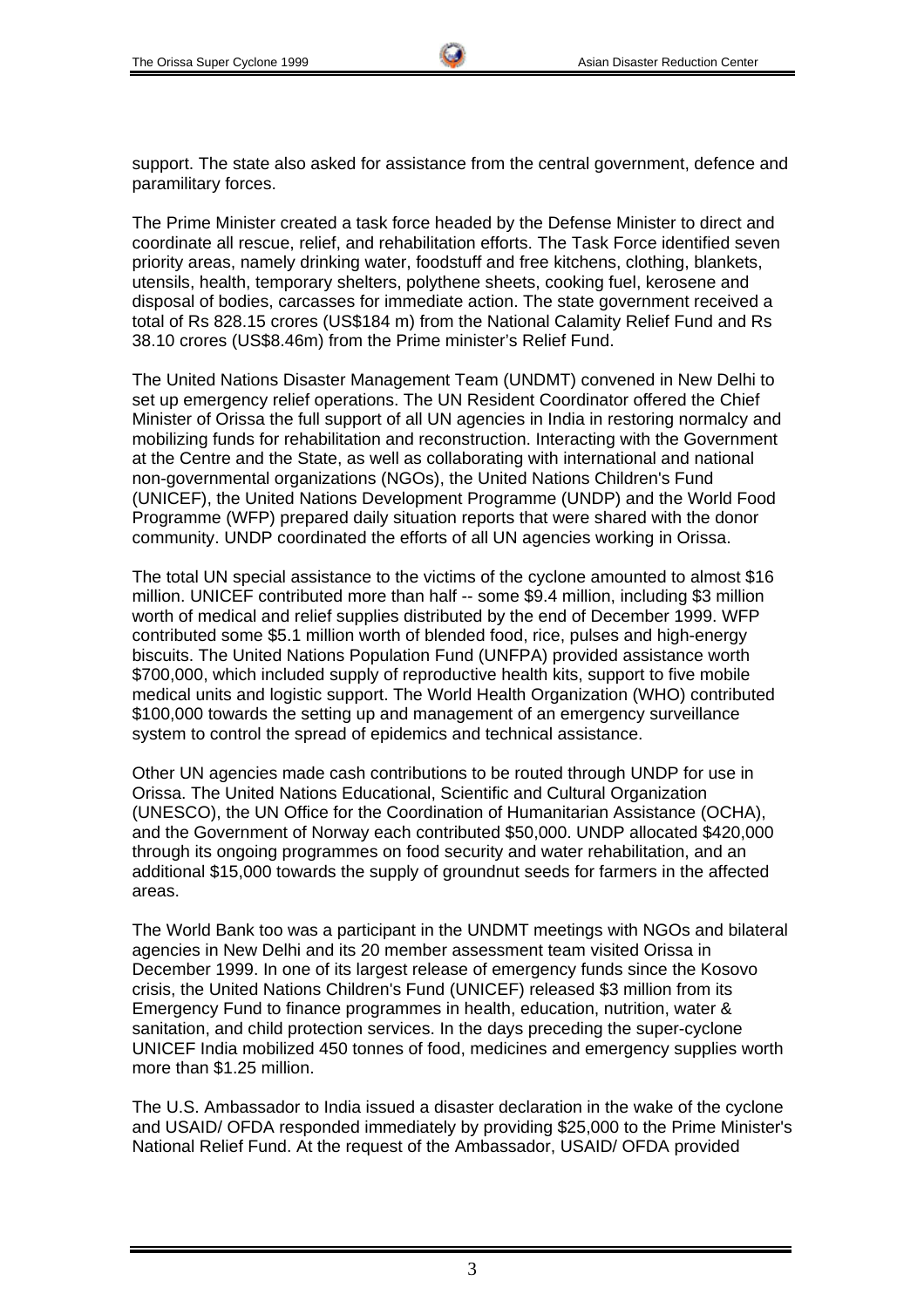approximately \$107,000 to the USAID Mission to support a grant to CARE for the local purchase of plastic sheeting. A USAID/OFDA Regional Advisor, based at the regional office in Kathmandu, traveled to Orissa on October 22 to participate as a member of the UNDAC team. On his recommendation, and in coordination with the government and other U.N. agencies organizations, USAID/OFDA transmitted \$3.2 million to the USAID Mission in support of CARE and CRS emergency relief programs.

The UNICEF state representative in Bhubaneshwar conducted daily coordination meetings with high-level participants from state and local government and international and national relief agencies (including Caritas, MSF, EFICOR, CRS, CARE, Action Aid, Plan International, Save the Children, Lutheran World Services, IFRC and Oxfam). Over 25 international NGOs were involved in the relief effort.

 The CARE program, at a cost of \$2 million, provided household kits (consisting of clothing, cooking utensils, basic tools, plastic sheeting, and sleeping mats); seeds and tools for kitchen gardens; and, clean drinking water to 250,000 beneficiaries in Kendrapara, Jagatsinghpur, Cuttack, and Puri. The CRS program, at a cost of \$1.2 million, provided shelter and clothing. On November 2, USAID and Food for Peace redirected 10,380 MT of Title II assistance to CARE and CRS to meet the food needs of 1.2 million cyclone victims in Orissa State over the next several months.

#### **DESCRIPTION OF RECOVERY/ RECONSTRUCTION ACTIVITIES AND THEIR ASSESSMENT**

In the aftermath of the super cyclone on the request of the government of Orissa, a joint UN assessment framework was developed. Immediate assessment was carried out by UN Agencies:

- UNDP
- **UNICEF**
- FAO
- WHO
- WFP

To enumerate the loss caused to different sectors during the cyclone. In November and December 1999, several UN missions -- the International Labour Organization (ILO), WHO, UNESCO and the Food and Agriculture Organization (FAO) -- visited Orissa to assess the impact of the cyclone and the long-term rehabilitation needs in agriculture, livelihood, health and education. Thematic workshops aimed at addressing emerging issues at the relief, rehabilitation and reconstruction phases were organised. Workshops were held in February and March 2000 on shelter (sponsored by UNDP) and food security (FAO), and those on education (UNESCO) and health (WHO) in April and May 2000.

A high-level team from the World Bank visited the cyclone-devastated state to assess the damage. The primary task of the 20-member team was to assess the resources needed to rebuild the state's economy. In addition to the regular coordination meetings, two policy workshops were held at the UN House in Bhubaneshwar, bringing together key NGOs, government agencies, donors, bilateral agencies and UN organizations to focus on rehabilitation activities. The UN agencies worked out a preliminary budget of \$ 50 million to be spent in the 15 years following the disaster.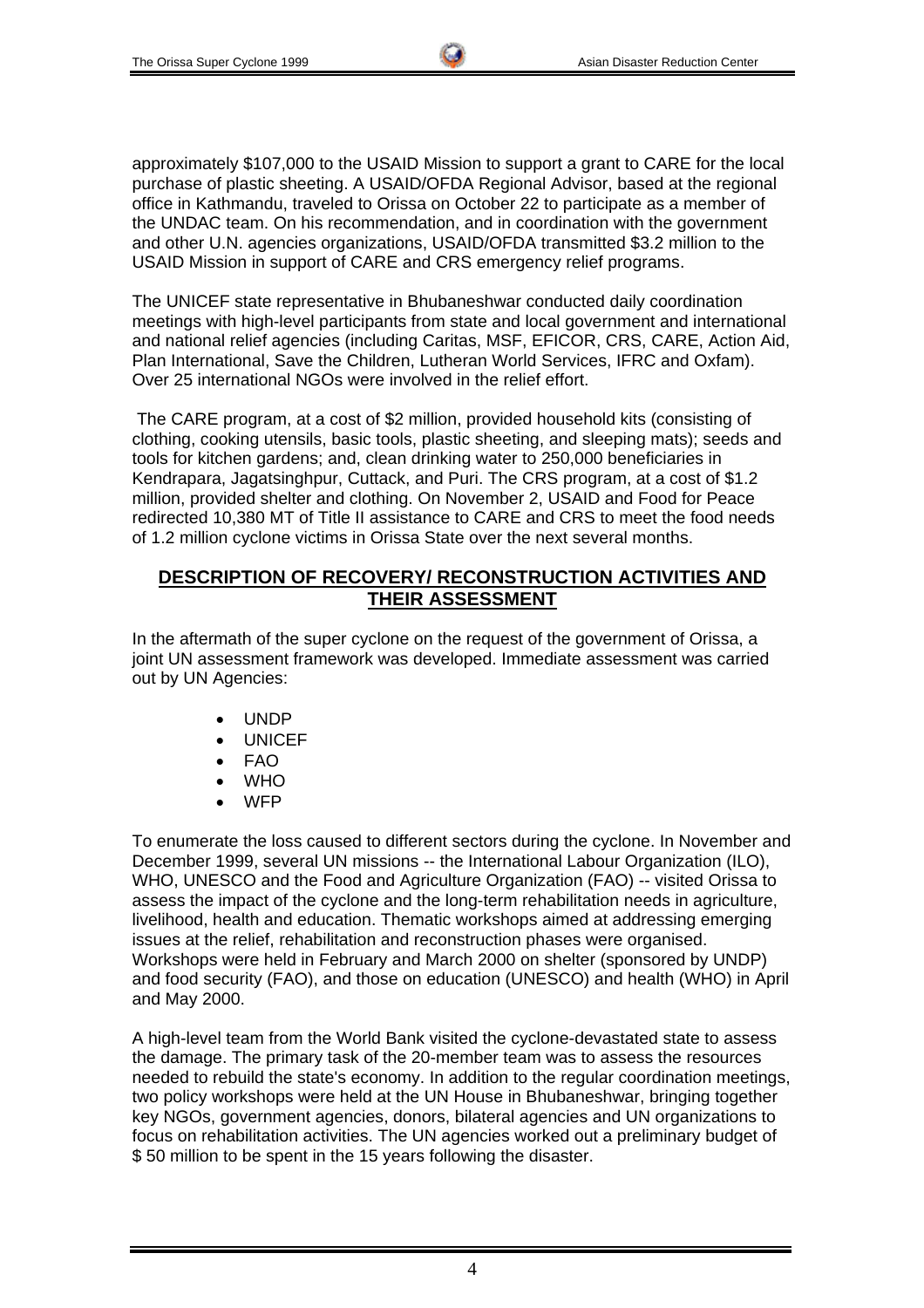| rapie i<br>ON agencies to locus on renabilitation activities |                                               |  |  |  |
|--------------------------------------------------------------|-----------------------------------------------|--|--|--|
| UN agency                                                    | Sectors of Intervention                       |  |  |  |
| <b>UNDMT</b>                                                 | Disaster Preparedness, MIS support,           |  |  |  |
|                                                              | UN House operation, Advocacy and              |  |  |  |
|                                                              | communication and Intersectoral coordination  |  |  |  |
| <b>UNICEF</b>                                                | Health, Education, Child development and      |  |  |  |
|                                                              | nutrition, Child protection and Child Rights. |  |  |  |
| <b>UNESCO</b>                                                | <b>Text books</b>                             |  |  |  |
| <b>WHO</b>                                                   | Health                                        |  |  |  |
| FAO/UNDP                                                     | Agriculture/Allied sectors                    |  |  |  |
| ILO/UNDP                                                     | Livelihood support for artisans               |  |  |  |
| <b>UNDP</b>                                                  | Shelter Development and slum improvement      |  |  |  |
| <b>WFP</b>                                                   | Nutrition/ Food for work                      |  |  |  |
| UNCHS, UNFEM, UNHCR, UNFPA                                   | <b>Technical Know how/Expertise</b>           |  |  |  |
|                                                              |                                               |  |  |  |

|  |  | Table 1 UN agencies to focus on rehabilitation activities |  |  |  |
|--|--|-----------------------------------------------------------|--|--|--|
|--|--|-----------------------------------------------------------|--|--|--|

Source: Orissa Super Cyclone, M.C. Gupta & Vinod Sharma, NCDM

An important outcome of these meetings was the establishment of the Orissa Disaster Mitigation Authority (OSDMA) by the Government, as the nodal coordinating agency with representation from all key players. Government of Orissa constituted Orissa State Disaster Mitigation Authority (OSDMA) after the October 1999 super cyclone, to have a systematic and planned approach to disaster mitigation management in the State.

The UN initiatives in Orissa were taken in collaboration with the State Government and OSDMA and addressed issues related to food and nutrition, health, livelihood, agriculture, shelter, water and sanitation, and disaster management, strengthening of infrastructure, etc. OSDMA worked in close coordination with Government of India and its agencies, Government of Orissa, its various departments and agencies, the administration of all 30 districts of the State, local self government, communities, nongovernmental organisations (NGOs), community-based organisations (CBOs), bilateral and multilateral aid agencies, U.N. agencies, governments of other states in the country.

In the month following the super cyclone UN assistance to the rehabilitation efforts was around \$3 million. UN agencies also sought support worth \$50 million from international donors for an action plan and prepared a joint report to the donor community following a request by the Orissa Chief Minister. In response to this appeal Denmark donated \$30,000 and the Netherlands \$46,500.

| <b>Agencies</b> | Financial Pledge in \$ (USD)              |
|-----------------|-------------------------------------------|
| <b>OCHA</b>     | 100000                                    |
| <b>UNDP</b>     | 100000                                    |
| <b>WHO</b>      | 100000                                    |
| <b>UNFPA</b>    | 170000                                    |
| <b>WFP</b>      | 200000+375000=575000                      |
| <b>UNICEF</b>   | 200000 from executive directors emergency |
|                 | fund                                      |

| Table 2 |  | <b>Financial Commitment of UN Agencies</b> |  |  |
|---------|--|--------------------------------------------|--|--|
|---------|--|--------------------------------------------|--|--|

Note: UNICEF also provided \$ million in aid for cyclone victims. It also pledged \$ 15 million to carry out restoration and rehabilitation in the next 15 years.

Source: Orissa Super Cyclone, M.C. Gupta and Vinod Sharma, NCDM

**INTERNATIONAL RED CROSS SOCIETY**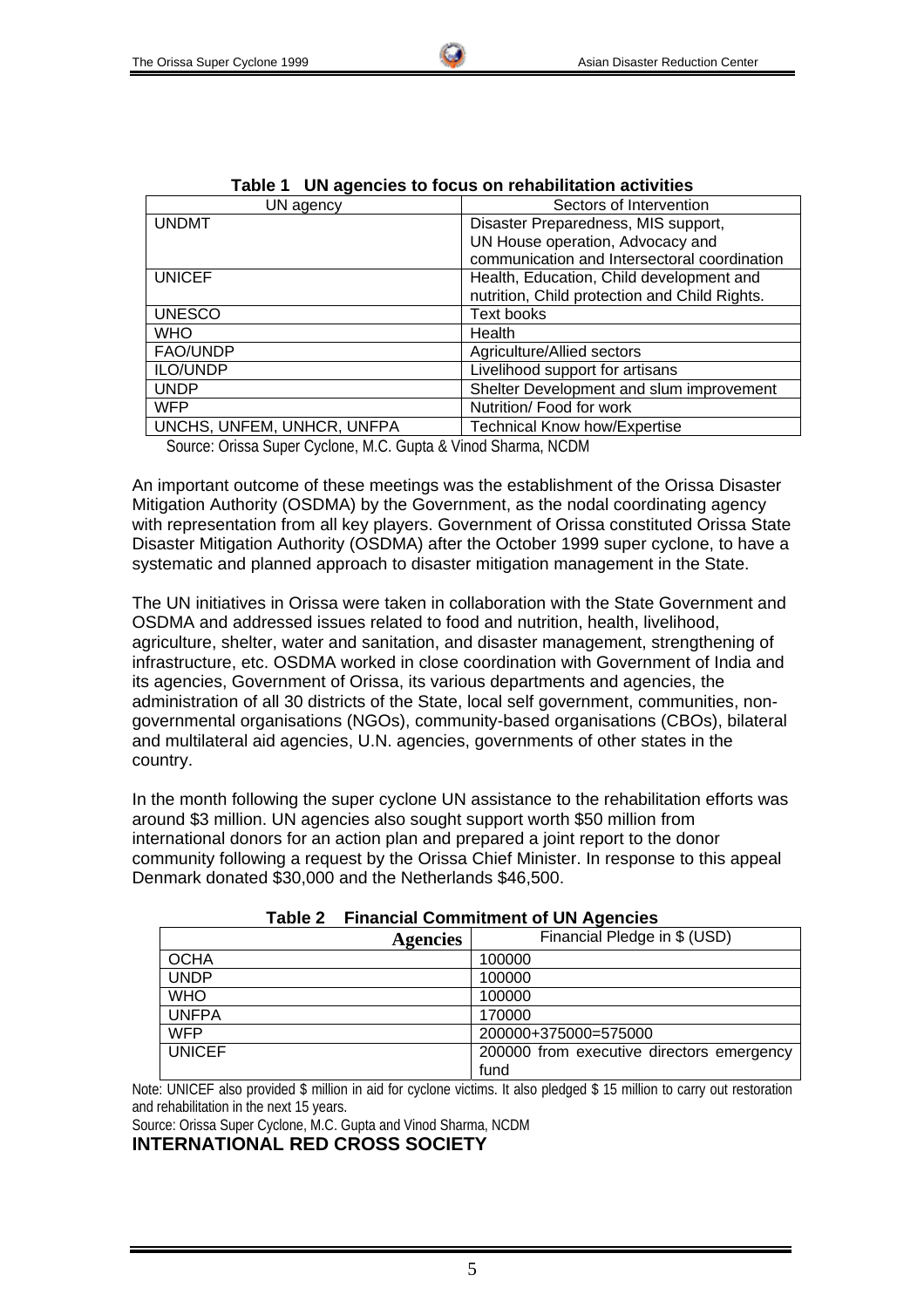Under the Orissa Disaster Mitigation Programme - supported bilaterally by the German Red Cross - training for village level volunteers, task force members and woman volunteers was conducted in the disaster preparedness training centre of IRCS Orissa state branch. A 12 member Disaster Preparedness Committee (DPC) was formed for each cyclone shelter and these in turn recruited about 25 persons as a task force. The Task force members are trained in disaster preparedness, first aid, search and rescue, home nursing and vocational training (to strengthen self-help groups) and health awareness.

Between April and September 2001, 489 volunteers were trained in disaster preparedness and management, 321 volunteers in first aid, 312 in search and rescue and 239 in home nursing. A feeding programme was implemented in six villages catering to 852 children, 278 women and destitute people. This programme was supported by the Swiss Red Cross and the Bavarian branch of the German Red Cross.

#### **ACTION AID**

Action Aid, the international development agency, launched its programme for the community care of destitute women and children, termed the Sneha Abhiyan Campaign, literally the Campaign of Love in November 1999. Between December 1999 and July 2000, hundreds of women and children were rehabilitated in temporary shelters called Mamta Gruhs.

Under Sneha Abhiyan, 801 orphaned children and children at risk, 638 widows/single women at risk and 209 aged persons were identified and taken care of. The programme also targeted longer-term rehabilitation through education and livelihoodgeneration. Educational support was provided to 360 children. A sum of Rs 476000 was provided to restore the livelihoods of 170 families. Credit was provided to 99 families. These families would have to repay their loans to their self-help groups after a period of one year, at an interest rate of 12 per cent per annum.

In response to this need, the UK government's Department for International Development (DFID) allocated a further £25 million to target the rehabilitation of the livelihoods of the poorest affected people. This money was administered through DFID's India office (DFIDI) based in Delhi.

#### **YMCA**

YMCA built cyclone resistant houses, particularly in two villages: Olatpur and Jojala. The beneficiaries were selected through Community Management Groups, formed by all sections of the community. The cyclone-resistant houses were designed and constructed with people's participation. The rehabilitation process included the preservation of people's livelihood, through the supply of agricultural tools, seeds and livestock. Two schools were rebuilt. A book bank was also planned and scholarships provided for students. Under the Integrated Health Promotion Project, a daily clinic was started at Olatpur, and children in the age group of 6 months to 2 years regularly receive milk mixed with high protein mix. Also, 5 tube wells were installed in the two villages.

### **CARE**

The largest single programme of CARE in Orissa was the Household Livelihood Restoration Support Project. This project targeted 40,000 poor farmers and share croppers in 500 villages by supplying them with them with paddy seeds. Ploughing and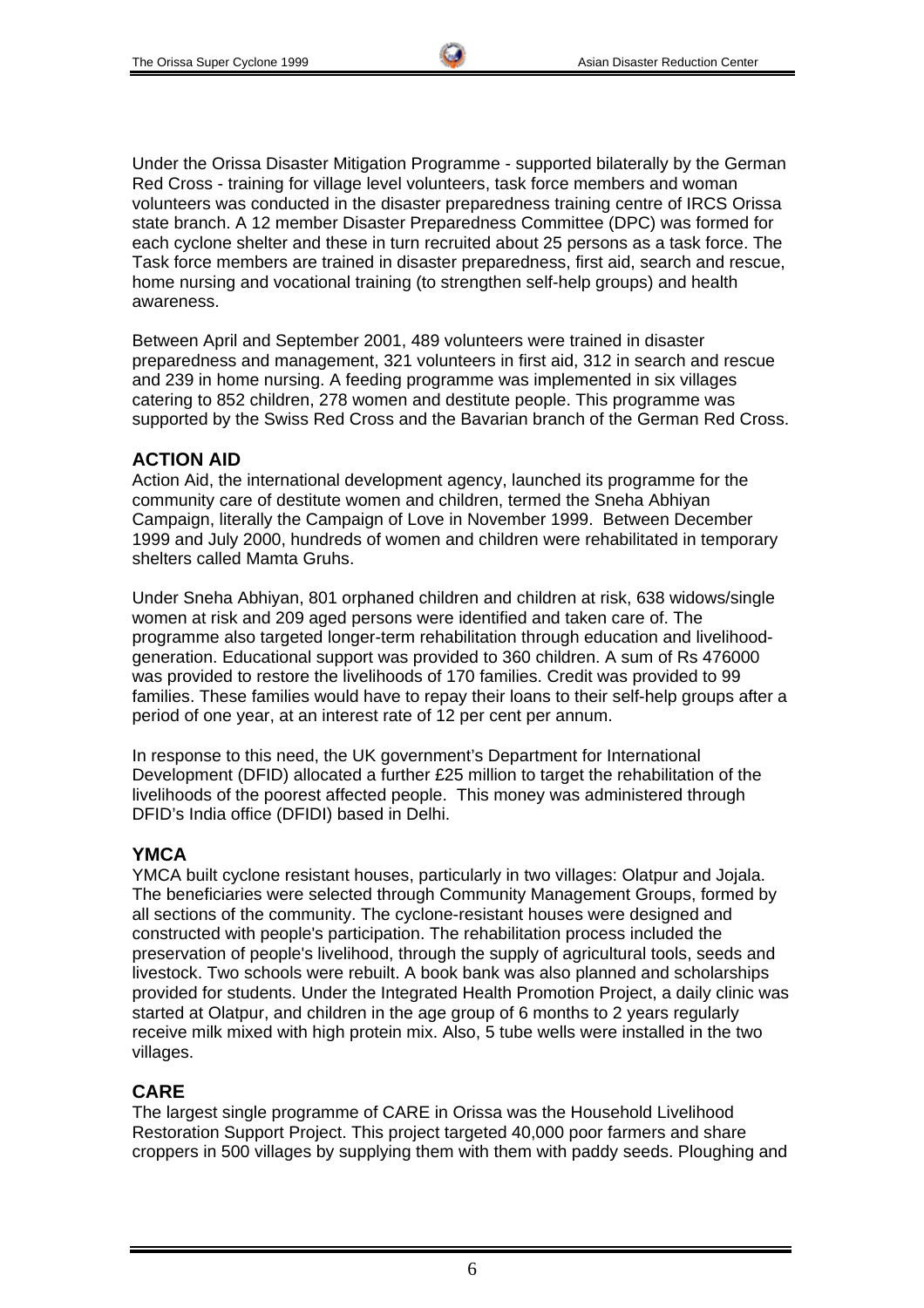planting was often difficult as hundreds of thousands of cattle had been killed in the storm, so, where possible, CARE helped farmers with tractors and power tillers. Another CARE project replanted 2.6 million saplings to help replace trees and bushes lost in the cyclone.

Helping the population of Orissa prepare for future storms was another key part of CARE's response. One project established a baseline map of areas most at risk from future storms. CARE partnered with India's National Institute of Amateur Radio to organise a radio network and train volunteer radio operators to serve as an early warning system. CARE committed itself to building 20 cyclone shelters in Orissa aimed to protect 60,000 people. It also supported the poorest families to build smaller secure shelters on their land, to protect them during storms.

### **UNICEF**

According to its estimates more than 3.3 million children were affected by the cyclone and an undetermined number had been separated from their families, orphaned or seriously injured. In some of the affected districts of Orissa, UNICEF mounted a doorto-door campaign in conjunction with other agencies in which volunteers walked from village to village in an attempt to identify lost, injured or orphaned children. UNICEF laid out immediate, medium and long-term interventions based on the "Five-R Strategy" rescue, relief, restoration, rehabilitation, and reconstruction – enumerated by the government of Orissa.

It organised programs in the areas of health, education, nutrition, water & sanitation, early childhood care, and special protection of orphaned and injured youngsters. Among some of the donors of the UNICEF programme were the governments of Netherlands, France as well as the German and Spanish committees for UNICEF. UNICEF with DFID funds supplied textbooks printed by the government of Orissa to schools. The textbooks are part of the book bank scheme of the schools.

**WHO** was a part of the UNDAF assessment team to Orissa and conducted the initial rapid health sector assessment and provided inputs into the UN appeal. It also provided other technical assistance to the health authorities throughout the initial disaster period. Guidelines on the management of diarrhoeal diseases (including cholera guidelines) and acute malnutrition were provided. The World Health Organisation (WHO) and Medecins Sans Frontieres (MSF) helped the State government set up a disease surveillance system, which will give early warning in case of an outbreak of diseases following a cyclone. In the worst-hit areas, several U.N. volunteer-doctors were involved in training field staff and improving the quality of disease surveillance.

**UNDP** launched the Community-Based Disaster Programme (CBDP) in the state which trained small armies of volunteers to handle evacuation, first aid, reconstruction, carcass disposal and counseling in disaster situations. (Case study: annex 4) UNDP contributed \$ 50,000 USD and DFID contributed \$ 270,000 USD for the programme. This programme on CBDM was supported by the United Nations Development Programme (UNDP) and the Department for International Development (DFID) of the Government of UK. The Orissa State Disaster Management Authority (OSDMA) was the nodal agency for implementation and monitoring of the project at the State level.

The activities of the Programme included: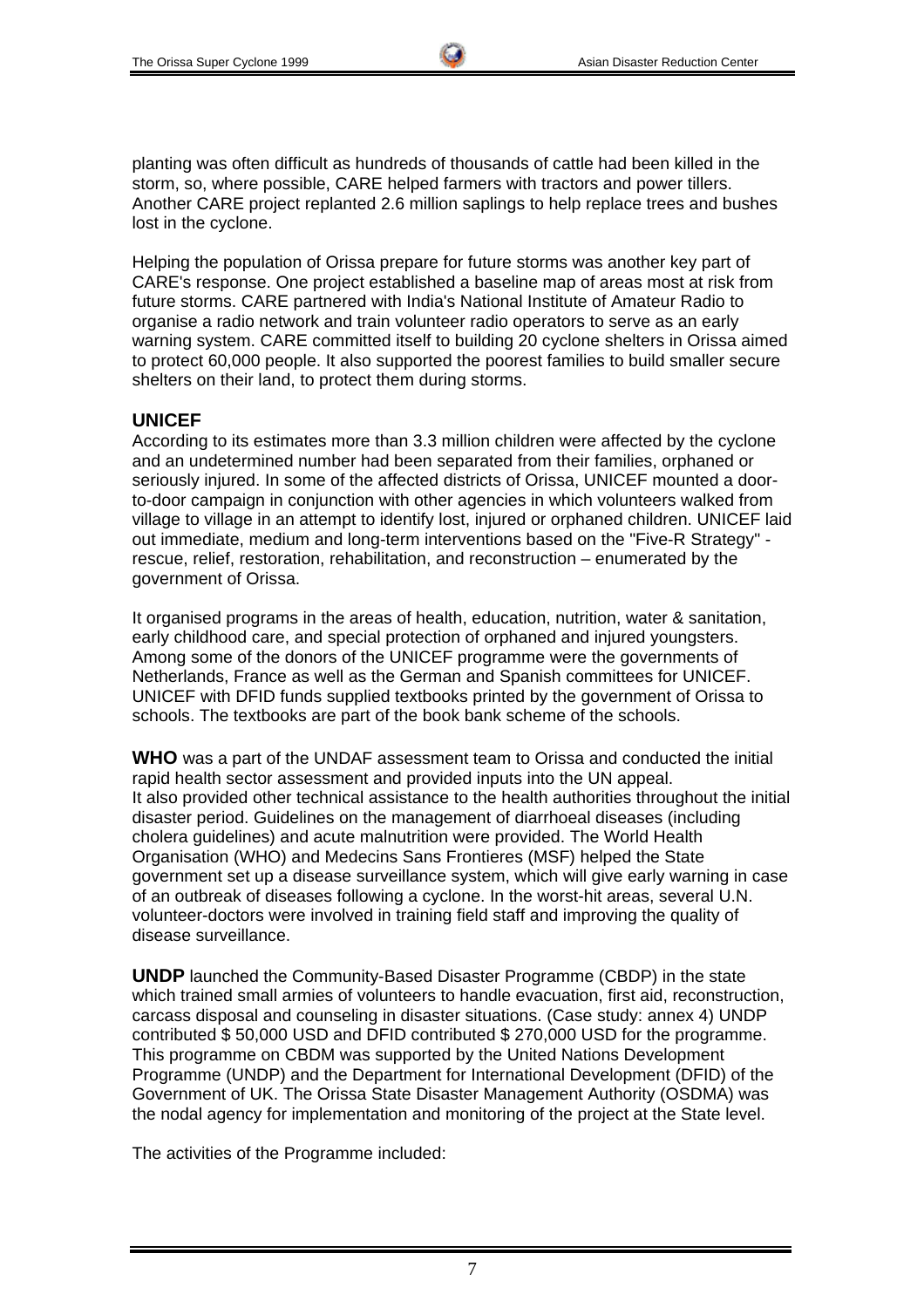- Preparation of Block and Gram Panchayat Disaster Management Plan for the selected ten blocks
- Preparation of Village Contingency Plans for cyclones and floods for all villages of the aforesaid blocks
- Organisation of Training of Block and Gram Panchayat functionaries in disaster preparedness
- Training Programme for the task force constituted from the village preparedness exercises
- Mock drills at the Block/GP level involving all stake holders
- Networking of all government departments and NGOs for disaster

With a focus on disaster preparedness and mitigation, the programme operated through a small army of National United Nations Volunteers (NUNVs) - trained professionals in fields as diverse as medicine, agriculture, information technology and construction. The NUNVs facilitate the setting up of empowered groups in each village.

More direct development interventions of the CBDP included the setting up of information centres in the state. The centres were equipped with internet-ready computers to access aamagaon.com, the local e-governance portal developed by UNDP. The portal made available application forms for pensions, loans and kisan (farmer) cards. Villagers' grievances were emailed to local authorities. The centre facilitators also helped the villagers surf the Net for agricultural information, and imparted computer training to local boys and girls.

Another important communication practice encouraged was the use of amateur (HAM) radios in the villages. Simple to operate and not very expensive to install, HAM radios are reliable means of communication during floods and other disaster situations. UNDP brought in instructors from the National Institute of Amateur Radio (NIAR), Hyderabad, to offer free training programmes to villagers. Along with the Swiss Development Corporation the UNDP has provided \$3.44 lakhs for the construction of cyclone resistant structures. The UNDP has also decided to set up a regional networking agency for disaster preparedness programmes in Bhubaneswar, the capital of Orissa.

### **DFID**

After the 1999 super cyclone, Department for International Development (DFID) provided over £27 million to meet immediate rehabilitation requirements in the 14 cyclone-affected districts. This assistance given through government, UN agencies and civil society organizations contributed towards restoration of livelihoods, essential health services, educational materials and damaged lift-irrigation points. DFID provided substantial support of over £ 27 million towards urgent relief and rehabilitation in the 14 cyclone-affected districts. £33.2 million of DFID assistance is helping reconstruct up to 3,500 primary schools destroyed during the cyclone. DFID has supported UNDP in providing technical support to Orissa State Disaster Mitigation Authority (OSDMA) to pilot a community based disaster preparedness initiative in the cyclone prone areas of the state. This project aims to build the capacity of the community and its institutions in disaster preparedness and management.

The projects funded under the DFID rehabilitation programme varied in duration from 10 to 24 months and most of them were implemented over the period from February 2000 until December 2002. Some of these were:

• Orissa Cyclone Health Support (UNICEF)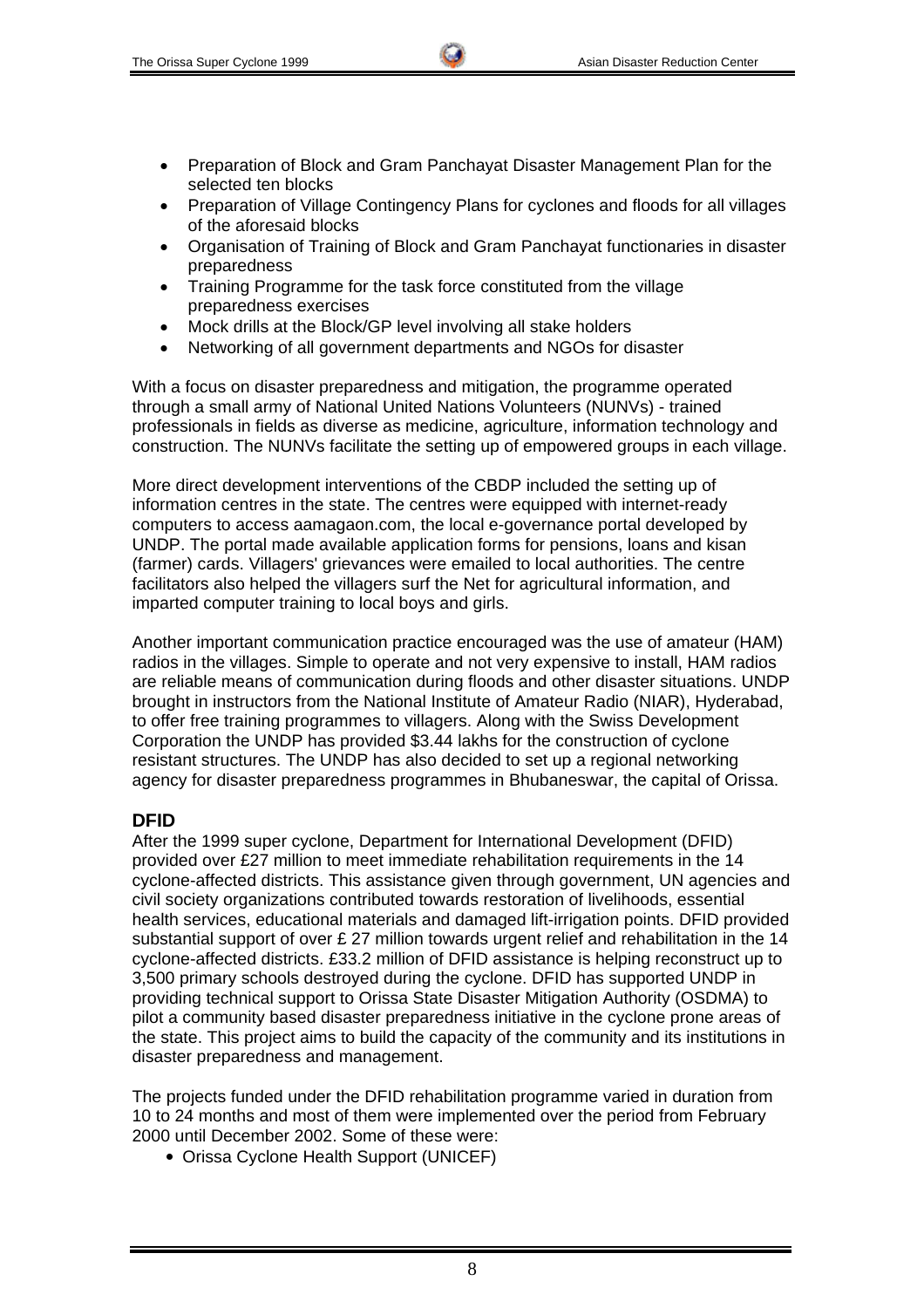- Orissa: Post Cyclone Livelihoods Rehabilitation, through Catholic Relief Services (CRS)
- Orissa Disaster Management Project in 10 most vulnerable coastal blocks
- Orissa Post-Cyclone Assistance : Immediate Emergency Repairs of Health Facilities in Worst Affected Areas
- Rehabilitation of Cyclone Damaged Lift Irrigation Points in Orissa

## **WORLD BANK**

In the aftermath of the cyclone that ravaged Orissa, India applied for a \$300 million World Bank loan and received \$150 million. After an on the spot study the bank was of the opinion that the state government would not be not be able to utilize an amount beyond \$ 150 million. Some of the World Bank assisted projects and their present status is given below:

# **1) Roads**

OSDMA has accorded Administrative Approval for 60 projects. Out of for this 5 projects were dropped or contract terminated leaving a balance of 55 projects. The project cost is Rs.5,911.67 lakhs. 22 projects have been completed with the expenditure of Rs.1,796.05 lakhs. 32 packages are under execution.

## **2) Cyclone Shelters**

Administrative Approval for 19 packages with 22 Cyclone Shelters was accorded by OSDMA, out of for which 5 packages with 5 Cyclone Shelters have been dropped leaving a balance of 14 packages with 17 Cyclone Shelters. Out of the 14 packages, 2 packages are completed and the rest 12 are ongoing projects with the value of work done is Rs.120.00 lakh and 138.91 lakhs respectively.

### **3) Rural Water Supply**

65 packages related to RWSS are cleared by World Bank at an estimated cost of Rs.298.36 lakh. Out of the above packages, 62 packages at an estimated cost of Rs.275.86 lakh are taken up. Out of this 29 packages have been completed and 27 packages are in progress. The value of work done is Rs.204.69 lakh.

Source: Government of Orissa website

# **FAO**

Food and Agriculture Organisation (FAO) of the United Nations constituted a FAO Mission for Orissa to assess the damages of the super cyclone on agriculture and allied sectors as well as to formulate project profiles for agricultural rehabilitation. The team comprised of three national consultants; one each from agriculture, animal husbandry and fisheries.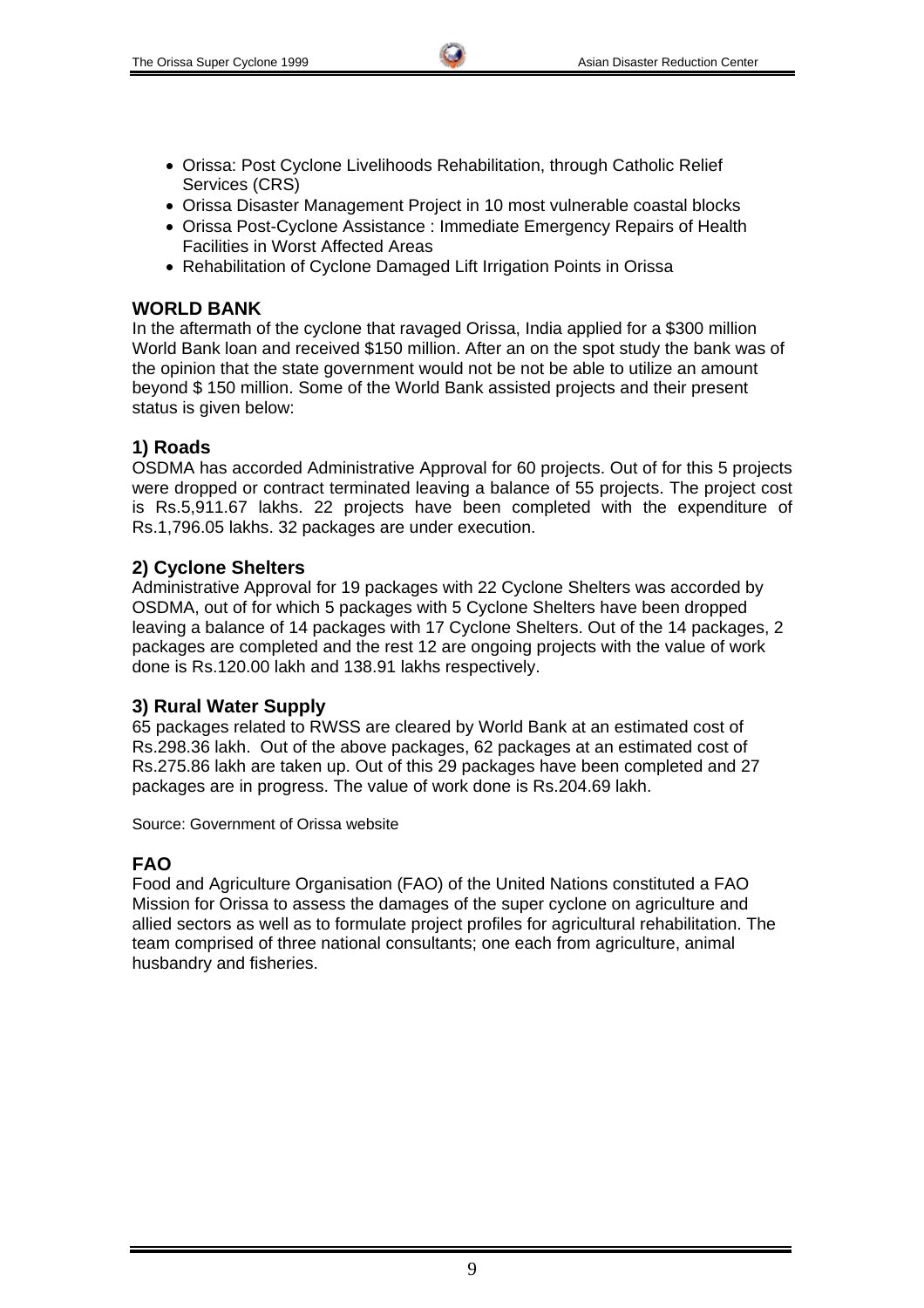## **ASSESSMENT OF REHABILITATION WORK**

A notable success of the international rehabilitation efforts was the creation of the programme on CBDM, supported by the United Nations Development Programme (UNDP) and the Department for International Development (DFID) of the Government of UK. The Orissa State Disaster Management Authority (OSDMA) was the nodal agency for implementation and monitoring of the project at the State level. One of the highlights of the programme was the preparation of Community Contingency Plans. The project implemented over a period of 19 months in 10 blocks in the state strengthened the capacity of the government functionaries as well as communities to cope with natural hazards more effectively. These initiatives helped the state government to develop a state disaster management plan and policy, currently in draft form and due to be placed in the Orissa State legislative assembly for approval. The project was also able to achieve a wide reach in which about 2550 community volunteers were trained. Approximately approximately 400 villages took up even the Community Contingency Fund. Most importantly, it was not just the community members but also a whole range of associated personnel who were associated with the programme which included around 500 volunteers comprising teachers, college students, self help group members and, NGOs/CBOs personnel. The experience of the work carried out in Orissa has led to creation of a national programme to be carried out by UNDP. Based on the similar principles as the project, the new programme would seek to build capacity in disaster management of other agencies working at the grassroots in other parts of the country.

Another remarkable achievement of the international agencies was providing the decisive support for the establishment for the establishment of the Orissa State Disaster Mitigation Authority.

The UN identifies its strengths in the entire rehabilitation and reconstruction efforts as:

- Policy changes made in the Orissa State agriculture with focus on Early Warning System
- Community Based Development Plan of Orissa placed as a model for other **States**
- Creation of positive environment for attracting funds which resulted in the UN system contributions of US\$ 30million in response to Orissa Super Cyclone 1999 and over US\$ 23 million in response to Gujarat earthquake 2001
- Partnership with the Secretary to government of India for Reconstruction Management
- Strategic support provided for setting up of State Disaster Mitigation Authority in Orissa
- Strategy of the on going programmes of the UN family to channelize individual resources through the network of NGO partners with strong field presence, trust and credibility among the local communities in the affected areas, in addition to their co-operation.

Despite the substantial support from the national government as well as the international agencies the rehabilitation efforts in Orissa have not met with the anticipated level of success. This has been largely attributed to the functioning of the state government. The performance of the state government can be judged from this report in the 'Times of India' three years after the cyclone.